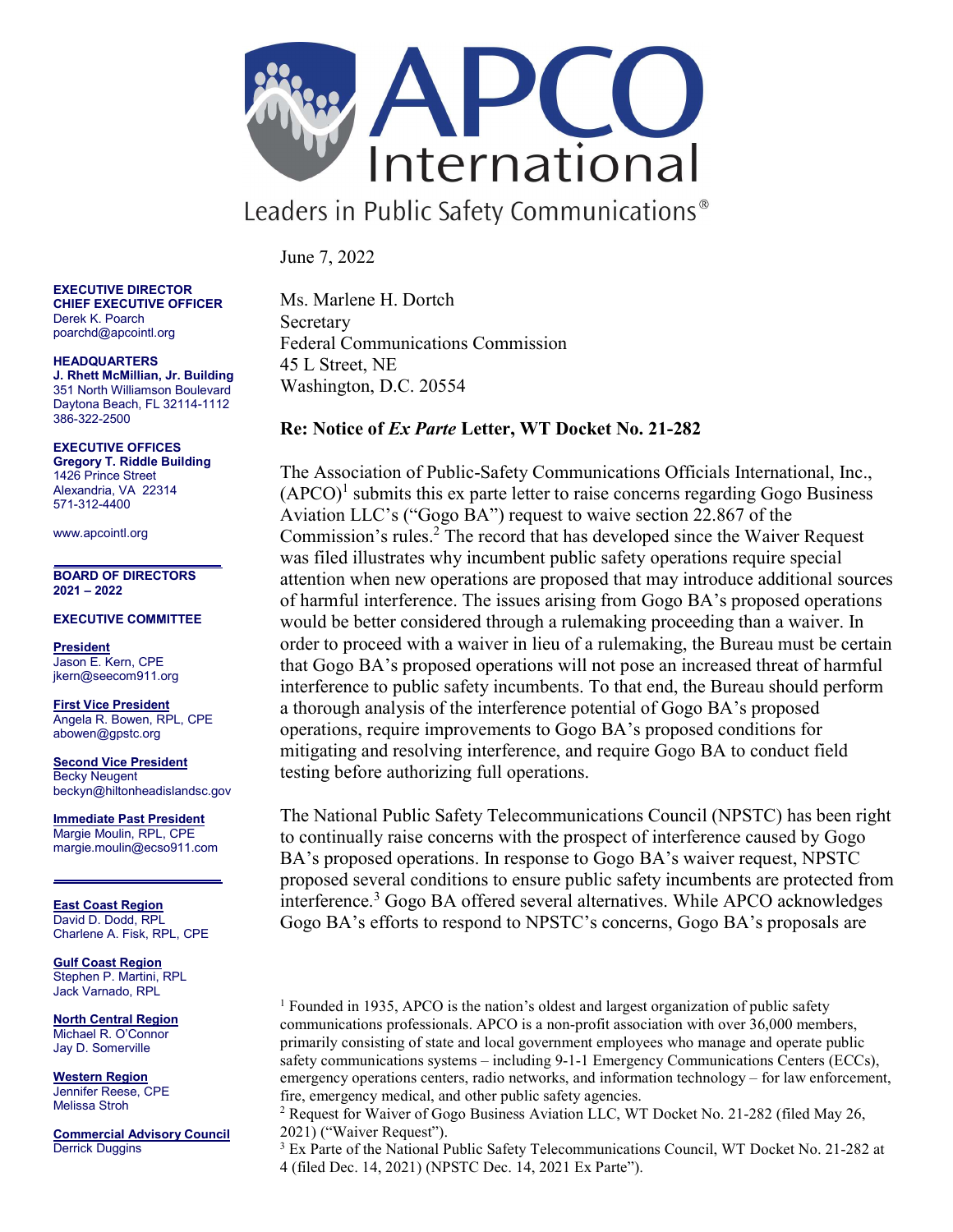inadequate for public safety licensees and raise concern as to the mechanisms to identify and mitigate interference caused by its operations.

First, Gogo BA proposes that at least ten days prior to the new operations, it will email public safety licensees with information about the new system's deployment and how to resolve interference complaints with Gogo BA.<sup>4</sup> APCO is concerned that emails from Gogo BA will not be effective for providing public safety licensees with adequate notice of the potential for interference and the specific procedures for working with Gogo BA. Such emails could be screened or misinterpreted as spam or non-urgent messages. A more effective process would require that Gogo BA contact the licensees via email *and* telephonically, and notify the relevant 800 MHz regional planning committee and all FCC-certified public safety frequency coordinators, clearly describing operations, timing, and appropriate contact information.

Second, Gogo BA has failed to justify its alternative to NPSTC's proposal that Gogo BA's transmissions include a signal identifier so that public safety entities can identify whether Gogo BA is the cause of any interference.<sup>5</sup> Gogo BA proposes that public safety licensees would be loaned a spectrum analyzer and follow Gogo BA's instructions for identifying interference, arguing that identifying Gogo BA as the source of interference is more readily achievable by using a spectrum analyzer.<sup>6</sup> However, the record lacks sufficient technical information to demonstrate that transmitting a signal identifier would be ineffective or present such an imposition that the burden should instead shift to public safety agencies to obtain a spectrum analyzer from Gogo BA and follow the steps specified by Gogo BA for identifying its signal. If interference can be eliminated more quickly and with less burden on public safety licensees by including a signal identifier, a signal identifier should be required.

Third, NPSTC proposed that Gogo BA address reports of interference immediately, take all necessary steps to resolve the interference to the satisfaction of the public safety licensee reporting the interference, and immediately vacate operation in the channel(s) causing interference until the solution is agreed to by the public safety licensee.<sup>7</sup> Relying on the Commission's existing rules for protecting public safety operations in the 851-854 MHz band, Gogo BA rejected these conditions claiming they "would prove duplicative and create greater uncertainty both for Gogo BA and for public safety operators in the 851-854 MHz band."<sup>8</sup> However, it's unclear how the requirements for interference notification and remediation in the Commission's rules align with Gogo BA's other proposed conditions. For example, how do the Section 22.879(b) and 90.674(b) requirements that entities such as Gogo BA that receive an interference complaint perform an analysis to identify the possible source fit with Gogo BA's expectation that public safety licensees request a spectrum analyzer and follow Gogo BA's instructions for identifying the source of interference? Furthermore, as the rules require, it is the responsibility of service providers like Gogo BA, not the victim public safety licensees, to "perform a timely analysis of the interference to identify the possible source."<sup>9</sup> As a general matter, public safety agencies do not have the resources to detect and identify a new source of interference. Nor should it be the responsibility of an incumbent public safety licensee to devote resources to solve interference problems caused by new operations.

<sup>4</sup> Ex Parte of Gogo Business Aviation, LLC, WT Docket No. 21-282 at 1-2 (filed Apr. 28, 2022).

<sup>5</sup> NPSTC Dec. 14, 2021 Ex Parte.

<sup>6</sup> Ex Parte of Gogo Business Aviation, LLC, WT Docket No. 21-282 at 3 (Jan. 20, 2022) ("Gogo BA Jan. 20, 2022 Ex Parte").

<sup>7</sup> NPSTC Dec. 14, 2021 Ex Parte.

<sup>8</sup> Gogo BA Jan. 20, 2022 Ex Parte at 4.

<sup>&</sup>lt;sup>9</sup> 47 CFR Section 90.674(b).